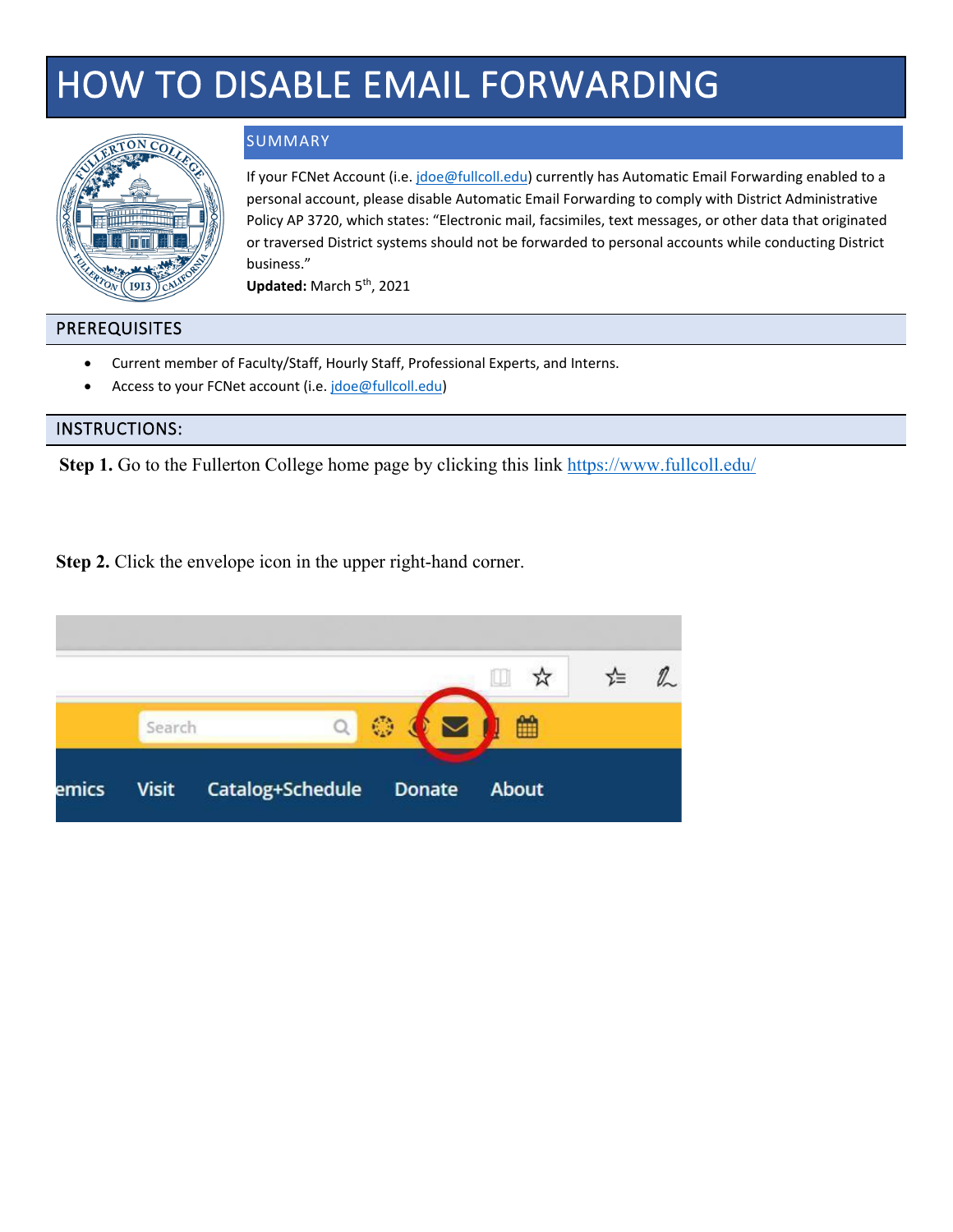### **Step 3**.

Click on the link to the Office 365 portal after the sentence "To access your email via Office 365, go to the sign on portal at:" (https://o365.fullcoll.edu).

# **Campus Email**

Fullerton College provides access to Office 365, a web based service that provides a feature-rich set of tools for collaboration using Microsoft cloud-based products like Word, Excel, PowerPoint, OneDrive, SharePoint, Teams and cloud based email.



**Step 4.** You will be directed to the FCNet Office 365 page as seen in the image below. Click on the **Sign In** link

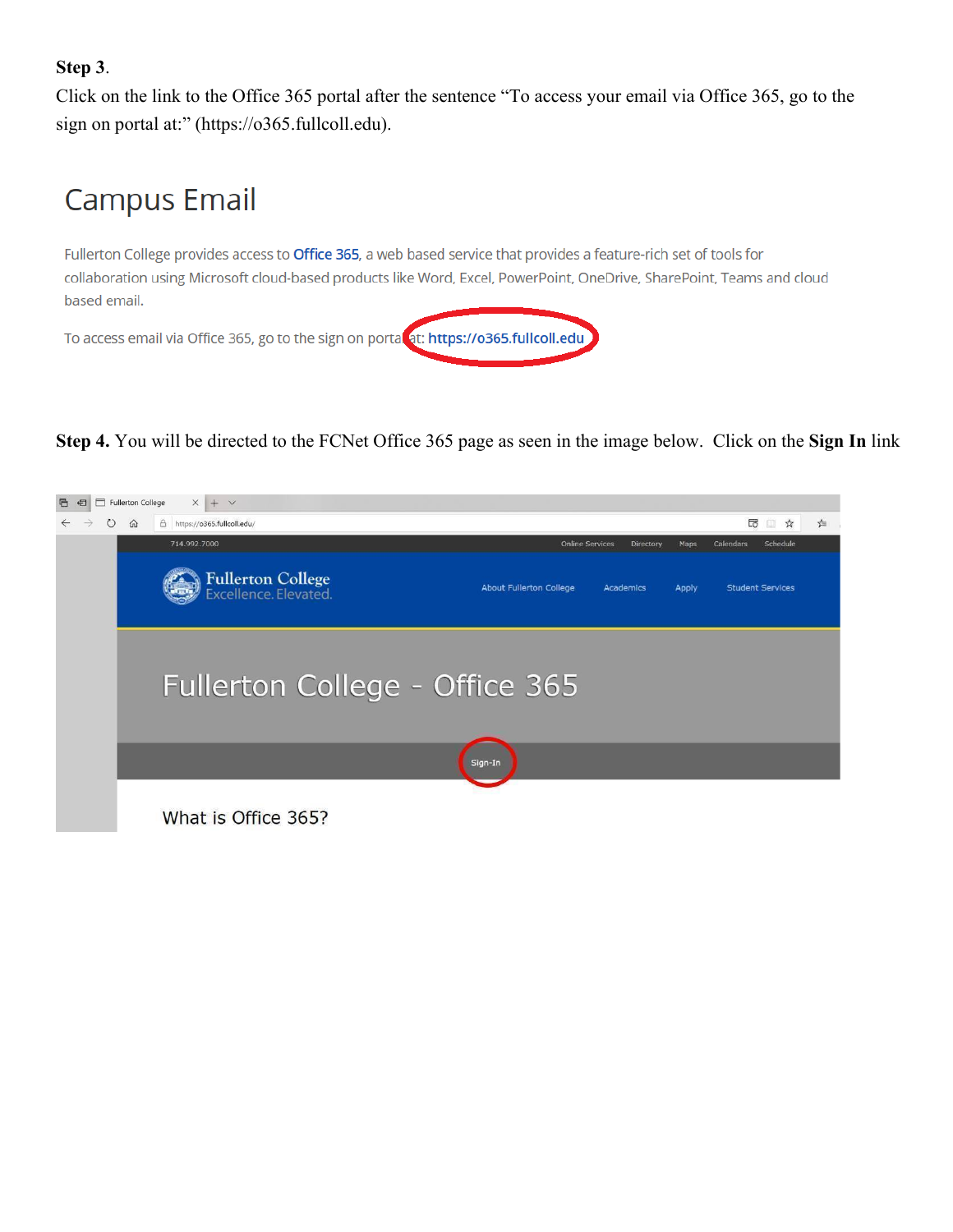**Step 5.** Once you have signed in with your FCNet email address as the username and your FCNet password, click on the **Outlook** icon. If the page does not look like the image below the Outlook icon may be in a column of icons on the left side of the page.

| $\bigcap$ Microsoft Office Home $\bigtimes$ + $\vee$<br>G<br>石<br>$\circ$<br>$\leftarrow$<br>A https://www.office.com/?auth=2&home=1<br>$\Omega$<br>$\rightarrow$ |            |              |            |          |       |                |       | ☆<br>佃         | 坯 |
|-------------------------------------------------------------------------------------------------------------------------------------------------------------------|------------|--------------|------------|----------|-------|----------------|-------|----------------|---|
| <b>Fullerton College</b><br>Excellence. Elevated.<br><b>Bill</b><br>Office 365                                                                                    | $O$ Search |              |            |          |       |                |       |                |   |
| Good afternoon                                                                                                                                                    |            |              |            |          |       |                |       | Install Office |   |
| ۰                                                                                                                                                                 | W          | $\mathbf{x}$ | P.         | <b>N</b> | 响     | $\mathsf{S}^*$ | E –   | A              |   |
| OneDrive<br>Outlook<br><b>Start new</b>                                                                                                                           | Word       | Excel        | PowerPoint | OneNote  | Teams | Sway           | Forms | Admin          |   |
| $\rightarrow$                                                                                                                                                     |            |              |            |          |       |                |       |                |   |
| All apps                                                                                                                                                          |            |              |            |          |       |                |       |                |   |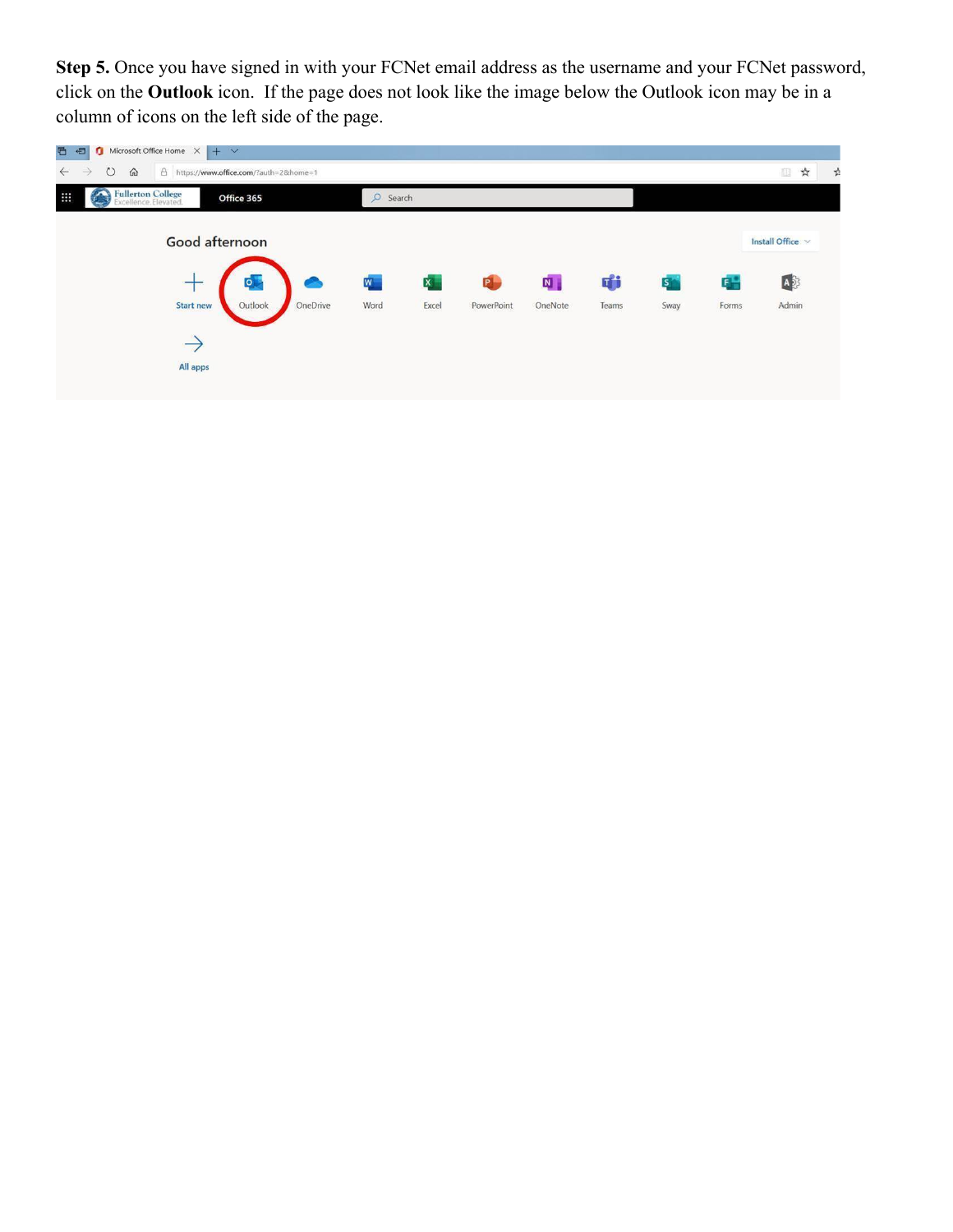**Step 6.** From inside the Outlook application, click on the gear icon near your name in the upper right corner. Then, from the drop-down menu, click on **View all Outlook settings** near the bottom.

| හූ<br>John Doe              |
|-----------------------------|
| <b>Settings</b><br>×        |
| O Search Outlook settings   |
| <b>Theme</b>                |
|                             |
| Dark mode (i)               |
| Focused Inbox (             |
| Desktop notifications (i)   |
| Display density (i)         |
|                             |
| Full<br>Medium<br>Compact   |
| Conversation view ①         |
| (c) Newest on top           |
| ) Newest on bottom          |
| View all Outlook settings a |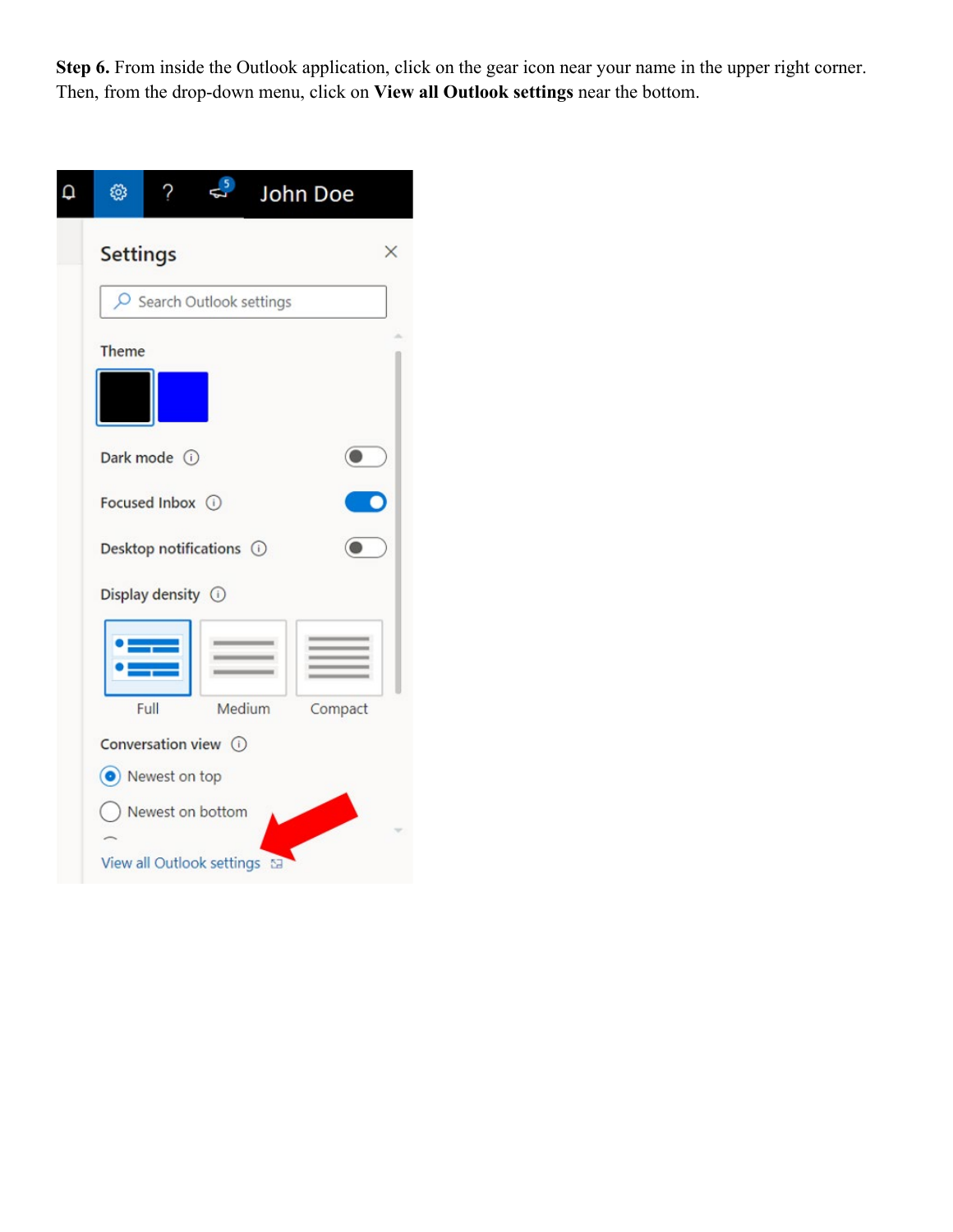## **Step 7**. The Settings page will open with Mail and Layout selected. Click on **Forwarding**.

| <b>Settings</b>                                                                                                              | Layout                                                                                                                                                                           | Layout                                                                                                                                                                                                                                                                                    | $\times$ |
|------------------------------------------------------------------------------------------------------------------------------|----------------------------------------------------------------------------------------------------------------------------------------------------------------------------------|-------------------------------------------------------------------------------------------------------------------------------------------------------------------------------------------------------------------------------------------------------------------------------------------|----------|
| $\circ$ Search settings<br>503<br>General<br>$\Box$<br>Mail<br>嗣<br>Calendar<br>$R^{\rm R}$<br>People<br>View quick settings | Compose and reply<br>Attachments<br>Rules<br>Sweep<br>Junk email<br>Customize actions<br>Sync email<br>Message handling<br>Forwarding<br>Automatic replies<br>Retention policies | <b>Focused Inbox</b><br>Do you want Outlook to sort your email to help you focus on what matters most?<br>Sort messages into Focused and Other<br>Don't sort my messages<br>Message height<br>Choose the height of each message in the message list.<br>$\odot$ Full<br>Medium<br>Compact |          |
|                                                                                                                              | S/MIME<br>Groups                                                                                                                                                                 | Message organization<br>How do you want your messages to be organized?<br>Show email grouped by conversation<br>Show email as individual messages<br>How do you want messages in the reading pane to be displayed?<br>O Newest on top                                                     |          |

**Step 8.** If you have email forwarding enabled, the forwarding email address will be displayed.

| <b>Settings</b>                 | Layout             | Forwarding                                           | $\times$ |
|---------------------------------|--------------------|------------------------------------------------------|----------|
| Search settings<br>Q            | Compose and reply  | You can forward your email to another account.       |          |
| ૹૢ૽ૺ<br>General                 | Attachments        | Enable forwarding<br>$\vert\vee\vert$                |          |
| $\triangleright$<br><b>Mail</b> | Rules              | Forward my email to:                                 |          |
| 扁<br>Calendar                   | Sweep              | SurfingUSA@waves.com                                 |          |
| $R^8$<br>People                 | Junk email         | Keep a copy of forwarded messages<br>$ \mathcal{A} $ |          |
| View quick settings             | Customize actions  |                                                      |          |
|                                 | Sync email         |                                                      |          |
|                                 | Message handling   |                                                      |          |
|                                 | Forwarding         |                                                      |          |
|                                 | Automatic replies  |                                                      |          |
|                                 | Retention policies |                                                      |          |
|                                 | S/MIME             |                                                      |          |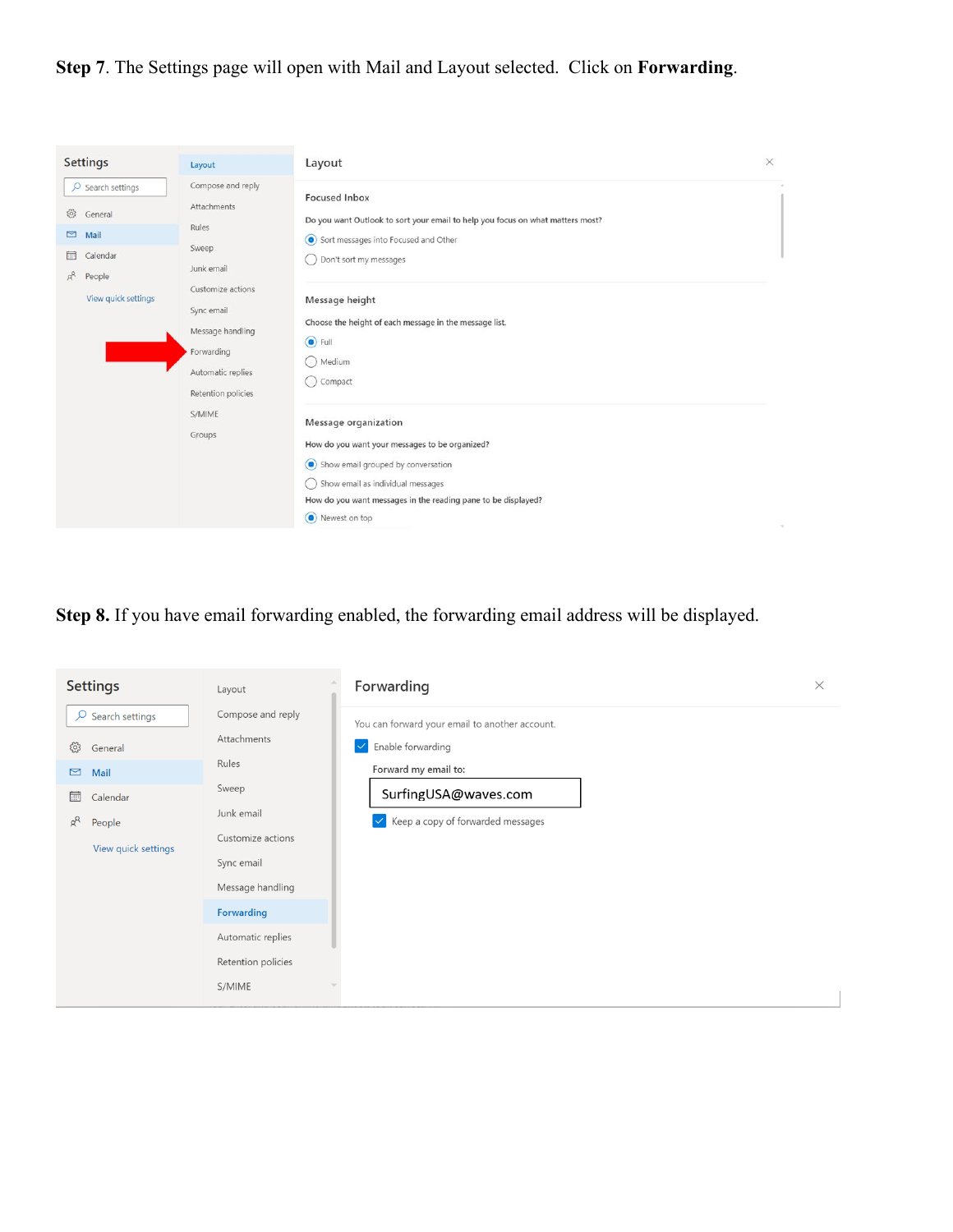**Step 9.** Uncheck the box labeled **Enable forwarding**. Click on **Save** in the bottom right corner.

| <b>Settings</b>                                                                                                                 | Layout                                                                                                                                                                                               | Forwarding                                                                                                                                               | $\times$ |
|---------------------------------------------------------------------------------------------------------------------------------|------------------------------------------------------------------------------------------------------------------------------------------------------------------------------------------------------|----------------------------------------------------------------------------------------------------------------------------------------------------------|----------|
| $\circ$ Search settings<br>ई03<br>General<br>$\square$<br>Mail<br>量<br>Calendar<br>$x^{\beta}$<br>People<br>View quick settings | Compose and reply<br>Attachments<br>Rules<br>Sweep<br>Junk email<br>Customize actions<br>Sync email<br>Message handling<br>Forwarding<br>Automatic replies<br>Retention policies<br>S/MIME<br>Groups | You can forward your email to another account.<br>Enable forwarding<br>Forward my email to:<br>SurfingUSA@waves.com<br>Keep a copy of forwarded messages |          |
|                                                                                                                                 |                                                                                                                                                                                                      | Discard<br>Save                                                                                                                                          |          |

**Step 10.** Once your changes have been saved, confirm that the Enable forwarding check box is un-checked and the "Forward my email to:" box is blank.

| <b>Settings</b>                | Layout             | Forwarding                                     | $\times$ |
|--------------------------------|--------------------|------------------------------------------------|----------|
| $\overline{O}$ Search settings | Compose and reply  | You can forward your email to another account. |          |
| ୍ୱିତ୍ୟ<br>General              | Attachments        | Enable forwarding                              |          |
| $\square$<br>Mail              | Rules              | Forward my email to:                           |          |
| 圖<br>Calendar                  | Sweep              | Enter an email address                         |          |
| $R^{\mathcal{R}}$<br>People    | Junk email         | Keep a copy of forwarded messages              |          |
| View quick settings            | Customize actions  |                                                |          |
|                                | Sync email         |                                                |          |
|                                | Message handling   |                                                |          |
|                                | Forwarding         |                                                |          |
|                                | Automatic replies  |                                                |          |
|                                | Retention policies |                                                |          |
|                                | S/MIME             |                                                |          |
|                                | Groups             |                                                |          |
|                                |                    |                                                |          |
|                                |                    |                                                |          |
|                                |                    |                                                |          |